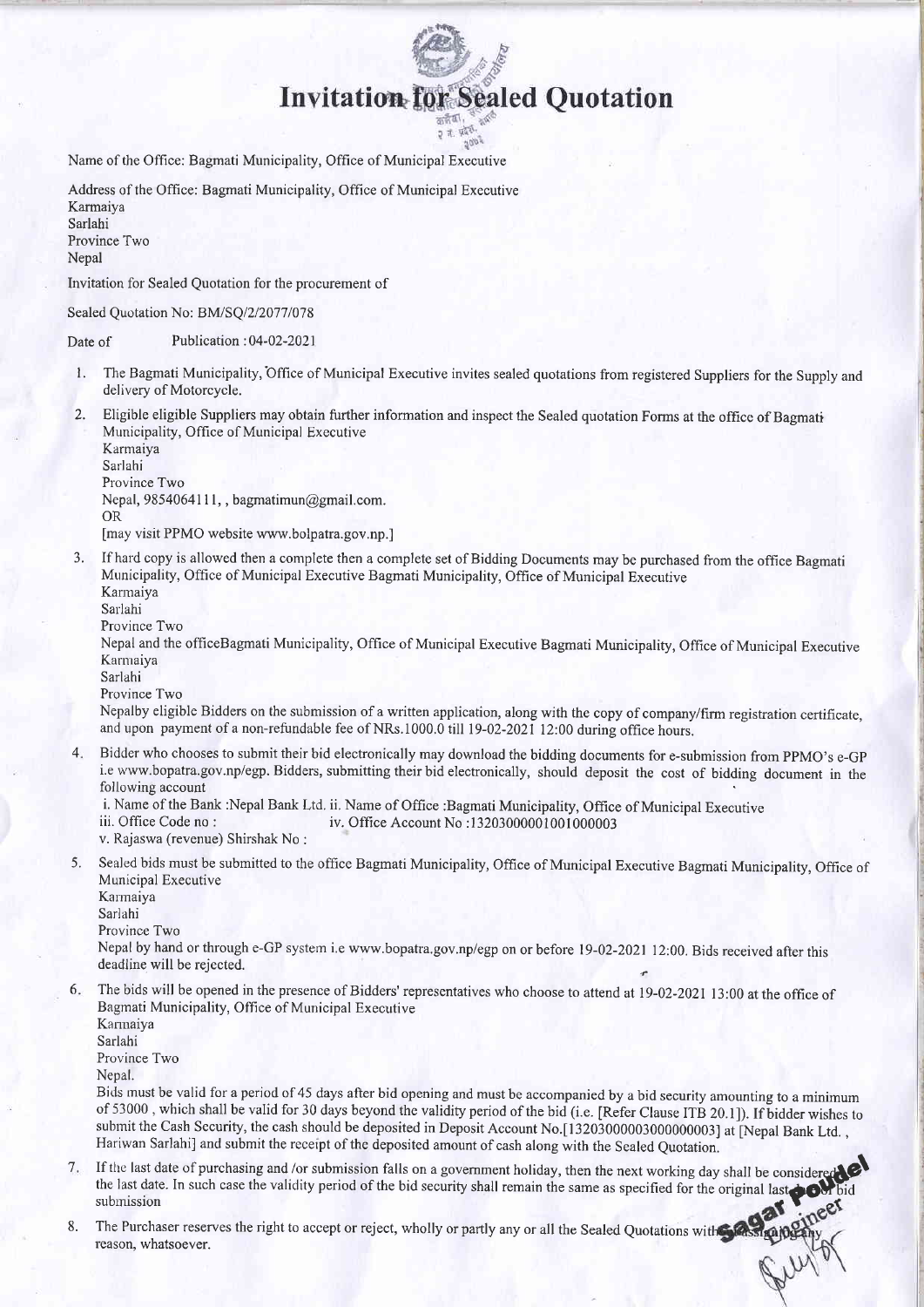## Schedule of Requirement

## 1. List of Goods and Related Services

|               | 1 Motor vehicles trailers and vehicle parts |                               |          |
|---------------|---------------------------------------------|-------------------------------|----------|
|               | 1.1 Motorcycles bicycles and sidecars       |                               |          |
|               | 1.1.1 Motorcycles                           |                               |          |
|               |                                             | <b>Procument Item Details</b> |          |
| <b>SL. No</b> | <b>Item Description</b>                     | <b>Unit of Measurement</b>    | Quantity |
|               | Motorycle type 1                            | Unit                          | 5.0      |
|               | Motor cycle type 2                          | Unit                          | 1.0      |

Buy Poudel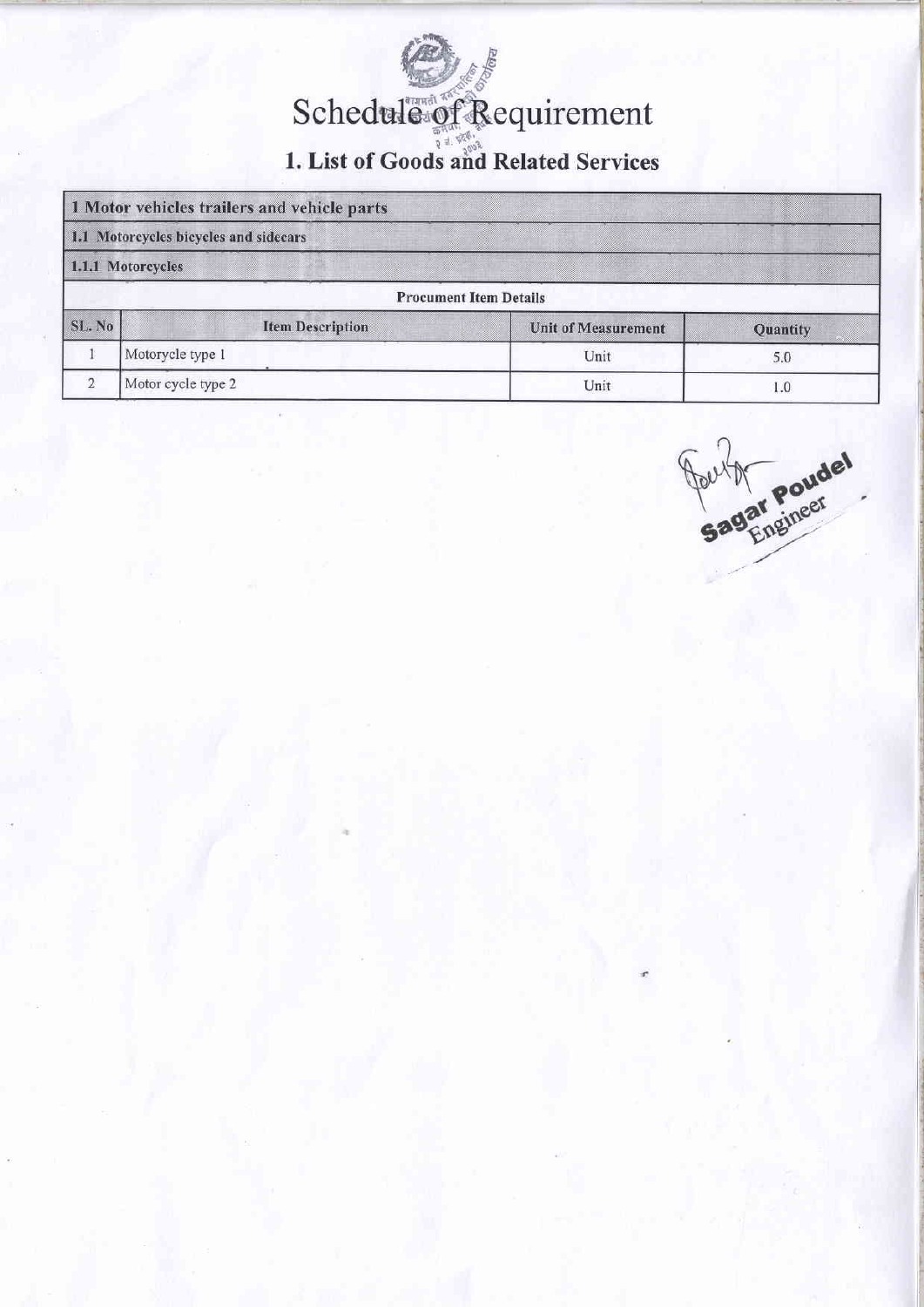## केयोलिय 2. Delivery and Completion Schedule

|           | 1 Motor vehicles trailers and vehicle parts |                                                  |                           |                             |                              |  |
|-----------|---------------------------------------------|--------------------------------------------------|---------------------------|-----------------------------|------------------------------|--|
|           | 1.1 Motorcycles bicycles and sidecars       |                                                  |                           |                             |                              |  |
|           | 1.1.1 Motorcycles                           |                                                  |                           |                             |                              |  |
| SL.<br>No | <b>Description of Goods</b>                 | Final Destination                                | Earliest<br>Delivery Date | Acceptable<br>Delivery Date | Bidder's<br>offered Delivery |  |
|           | Motorycle type 1                            | Bagmati Municipality office,<br>karmaiya Sarlahi | $2021 - 3 - 5$            | $2021 - 3 - 20$             |                              |  |
|           | Motor cycle type 2                          | Bagmati Municipality office,<br>karmaiya Sarlahi | $2021 - 3 - 5$            | $2021 - 3 - 20$             |                              |  |

Sagar Poudel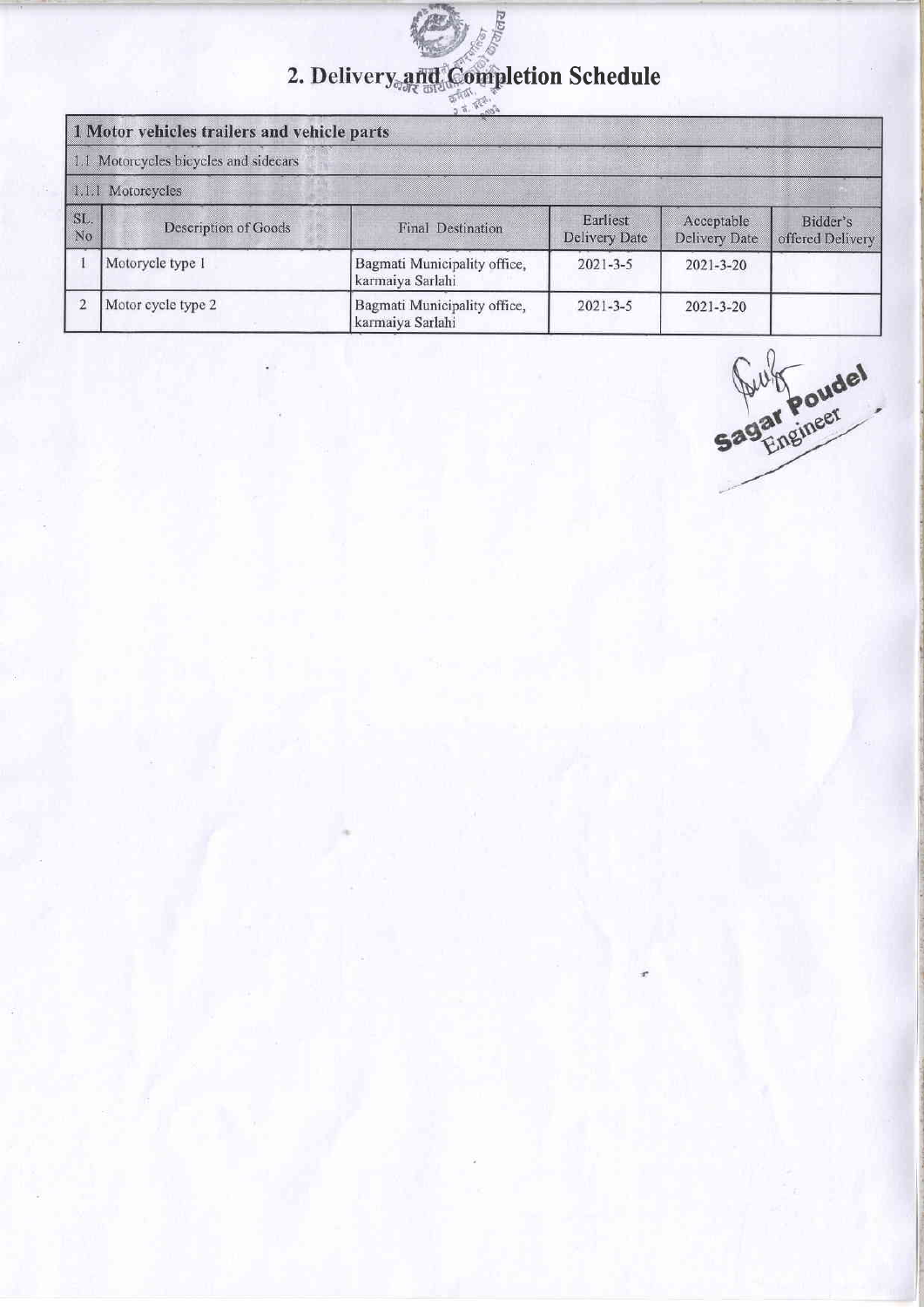|                | 1 Motor vehicles trailers and vehicle parts | Technical Specifications |                                             |                       |
|----------------|---------------------------------------------|--------------------------|---------------------------------------------|-----------------------|
|                | 1.1 Motorcycles bicycles and sidecars       |                          |                                             |                       |
|                | 1.1.1 Motorcycles                           |                          |                                             |                       |
| SI.<br>No.     | <b>Description of Goods</b>                 | Particulars              | <b>Requirements</b>                         | <b>Bidder's Offer</b> |
| $\mathbf{1}$   | Motorycle type 1                            | Engine                   | Four stroke, Air cooled                     |                       |
|                |                                             | Tyre                     | <b>Both Tubeless</b>                        |                       |
|                |                                             | <b>Brake</b>             | Front-Disc<br>Rear-Drum                     |                       |
|                |                                             | Displacement             | 149-150CC                                   |                       |
|                |                                             | Battery                  | 12V DC                                      |                       |
|                |                                             | Fuel Capacity            | $13 - 15L$                                  |                       |
|                |                                             | Kerb Weight              | 140-145Kg                                   |                       |
|                |                                             | Colour                   | At least three varieties of<br>Colour       |                       |
|                |                                             | <b>Brand</b>             |                                             |                       |
|                |                                             | Make                     |                                             |                       |
| $\overline{2}$ | Motor cycle type 2                          | Engine                   | four stroke, liquid cooled,<br>triple spark |                       |
|                |                                             | Tyre                     | <b>Both Tubeless</b>                        |                       |
|                |                                             | <b>Brake</b>             | <b>Both Disc brake</b>                      |                       |
|                |                                             | Displacement             | 199-200CC                                   |                       |
|                |                                             | Battery                  | $12V-DC$                                    |                       |
|                |                                             | Fuel Capacity            | $10-12L$                                    |                       |
|                |                                             | Kerb Weight              | 152-160kg                                   |                       |
|                |                                             | Colour                   | At least two varieties of<br>colour         |                       |
|                |                                             | <b>Brand</b>             |                                             |                       |
|                |                                             | Make                     | ************************                    |                       |

Sagar Poudel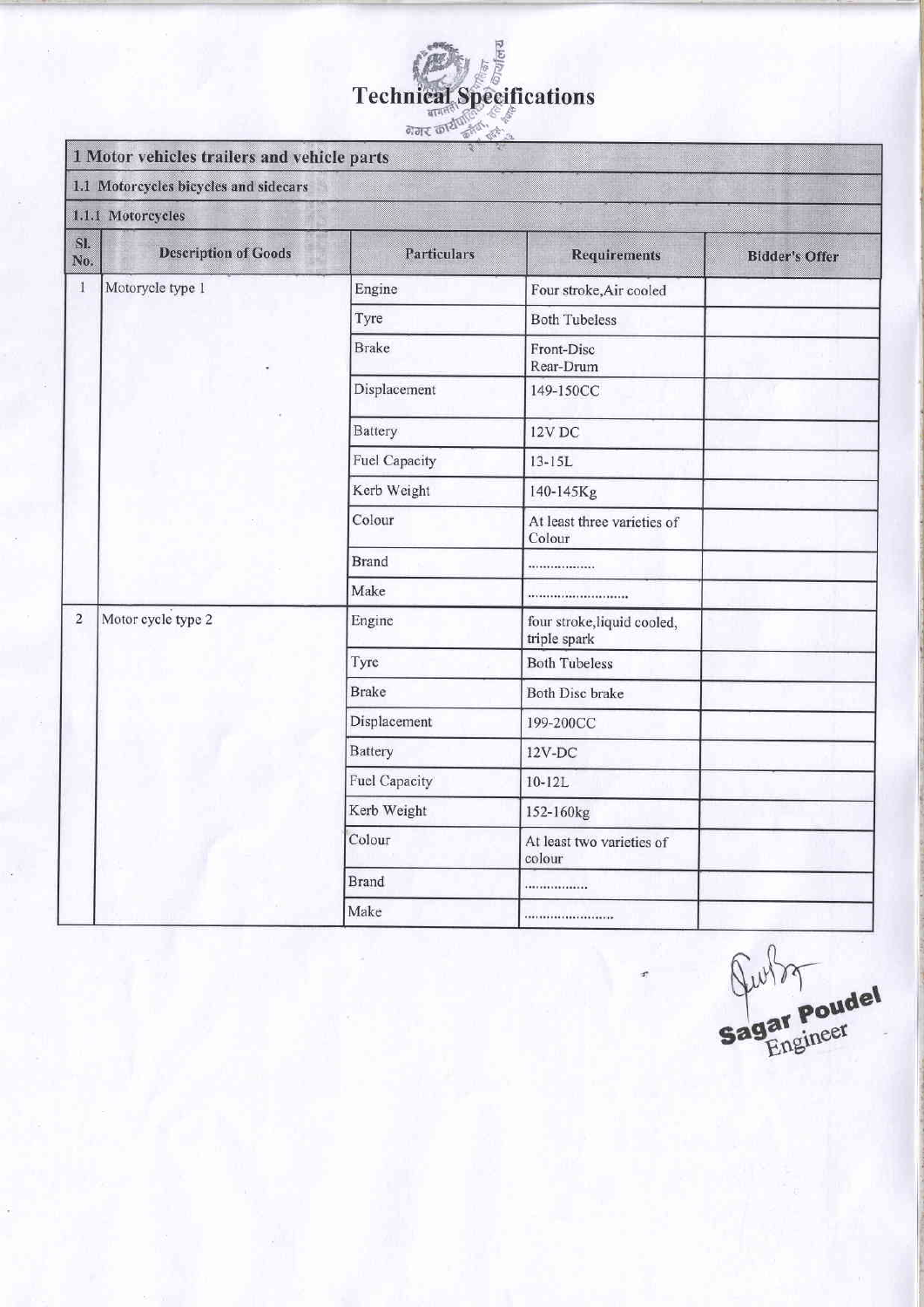|                  | Section III <sup>m</sup> Bid Data Sheet<br>नेमर का                                                                                                                                                                                                                                                                                                                                                                                                                                                                                                                                                                                                                                                                                                                                                                                                                                                                                                                                                                                                                                                                                                                                                                                                                                                                                                                                                                                                                                                                                                                                                                                                                                                                                                                                                                                                                                                                                                                                                                                                                                                                                                                                                                                                                                                                                                                                                                                                                                                                                                                                                                                                                                                                                                                                                                                                                                                                                                                                                                                                                                                                                                                                                                                                                                                                                                                                                                                                                                                                                                                                                                                                                                                                                                                                                                                                                                                                                                 |  |  |
|------------------|----------------------------------------------------------------------------------------------------------------------------------------------------------------------------------------------------------------------------------------------------------------------------------------------------------------------------------------------------------------------------------------------------------------------------------------------------------------------------------------------------------------------------------------------------------------------------------------------------------------------------------------------------------------------------------------------------------------------------------------------------------------------------------------------------------------------------------------------------------------------------------------------------------------------------------------------------------------------------------------------------------------------------------------------------------------------------------------------------------------------------------------------------------------------------------------------------------------------------------------------------------------------------------------------------------------------------------------------------------------------------------------------------------------------------------------------------------------------------------------------------------------------------------------------------------------------------------------------------------------------------------------------------------------------------------------------------------------------------------------------------------------------------------------------------------------------------------------------------------------------------------------------------------------------------------------------------------------------------------------------------------------------------------------------------------------------------------------------------------------------------------------------------------------------------------------------------------------------------------------------------------------------------------------------------------------------------------------------------------------------------------------------------------------------------------------------------------------------------------------------------------------------------------------------------------------------------------------------------------------------------------------------------------------------------------------------------------------------------------------------------------------------------------------------------------------------------------------------------------------------------------------------------------------------------------------------------------------------------------------------------------------------------------------------------------------------------------------------------------------------------------------------------------------------------------------------------------------------------------------------------------------------------------------------------------------------------------------------------------------------------------------------------------------------------------------------------------------------------------------------------------------------------------------------------------------------------------------------------------------------------------------------------------------------------------------------------------------------------------------------------------------------------------------------------------------------------------------------------------------------------------------------------------------------------------------------------|--|--|
|                  |                                                                                                                                                                                                                                                                                                                                                                                                                                                                                                                                                                                                                                                                                                                                                                                                                                                                                                                                                                                                                                                                                                                                                                                                                                                                                                                                                                                                                                                                                                                                                                                                                                                                                                                                                                                                                                                                                                                                                                                                                                                                                                                                                                                                                                                                                                                                                                                                                                                                                                                                                                                                                                                                                                                                                                                                                                                                                                                                                                                                                                                                                                                                                                                                                                                                                                                                                                                                                                                                                                                                                                                                                                                                                                                                                                                                                                                                                                                                                    |  |  |
| ITB <sub>1</sub> | The scope of Supply is:<br>The number of the Invitation for Sealed Quotation (SQ) is :BM/SQ/2/2077/078The Purchaser is: Bagmati Municipality,<br>Office of Municipal Executive<br>The Name of the Project is :Supply and delivery of Motorcycle                                                                                                                                                                                                                                                                                                                                                                                                                                                                                                                                                                                                                                                                                                                                                                                                                                                                                                                                                                                                                                                                                                                                                                                                                                                                                                                                                                                                                                                                                                                                                                                                                                                                                                                                                                                                                                                                                                                                                                                                                                                                                                                                                                                                                                                                                                                                                                                                                                                                                                                                                                                                                                                                                                                                                                                                                                                                                                                                                                                                                                                                                                                                                                                                                                                                                                                                                                                                                                                                                                                                                                                                                                                                                                    |  |  |
| <b>ITB 10</b>    | The Bidder shall furnish a bid security, from Commercial Bank or Financial Institution eligible to issue Bank Guarantee<br>as per prevailing Law with a minimum of NRs.53000, which shall be valid for 30 days beyond the validity period of the<br>bid.                                                                                                                                                                                                                                                                                                                                                                                                                                                                                                                                                                                                                                                                                                                                                                                                                                                                                                                                                                                                                                                                                                                                                                                                                                                                                                                                                                                                                                                                                                                                                                                                                                                                                                                                                                                                                                                                                                                                                                                                                                                                                                                                                                                                                                                                                                                                                                                                                                                                                                                                                                                                                                                                                                                                                                                                                                                                                                                                                                                                                                                                                                                                                                                                                                                                                                                                                                                                                                                                                                                                                                                                                                                                                           |  |  |
| ITB10(a)         | Cash Deposit Account for Bid Security:<br>Bank Name: Nepal Bank Ltd.<br>Bank Address: Hariwan Sarlahi<br>Account holder's Name:Bagmati Municipality<br>Account Number: 13203000003000000003                                                                                                                                                                                                                                                                                                                                                                                                                                                                                                                                                                                                                                                                                                                                                                                                                                                                                                                                                                                                                                                                                                                                                                                                                                                                                                                                                                                                                                                                                                                                                                                                                                                                                                                                                                                                                                                                                                                                                                                                                                                                                                                                                                                                                                                                                                                                                                                                                                                                                                                                                                                                                                                                                                                                                                                                                                                                                                                                                                                                                                                                                                                                                                                                                                                                                                                                                                                                                                                                                                                                                                                                                                                                                                                                                        |  |  |
| <b>ITB 14.1</b>  | Bidders shall or shall not have the option of submitting their bids electronically. Bidders shall follow the electronic bid<br>submission procedures specified below:<br>i. The bidder is required to register in the e-GP system https://www.bolpatra.gov.np/egp following the procedure specified<br>in e-GP guideline.<br>ii. Interested bidders may either purchase the bidding document from the Purchaser's office as specified in the BDS or<br>may download the from e-GP system.<br>iii. The registered bidders need to maintain their profile data required during preparation of bids.<br>iv. In order to submit their bids electronically the cost of the bidding document shall be deposited in the account specified<br>in IFQ. In addition, electronic scanned copy (.pdf format) of the bank deposit voucher/cash receipt should also be<br>submitted along with the bid.<br>v. The bidder can prepare the their bids using data and documents maintained in bidder's profile and forms/format<br>provided in Sealed Quotation Document by Purchaser. The bidder may submit bids as a single entity or as a joint venture.<br>The bidder submitting bid in joint venture shall have to upload joint venture agreement along with partner(s) Bolpatra ID<br>provided during bidder's registration.<br>vi. Bidders (all partners in case of JV) should update their profile data and documents required during preparation and<br>submission of their bids.<br>vii. In case of bid submission in JV, the consent of the partners shall be obtained through the confirmation link sent to the<br>registered email address and the partners shall have to acknowledge their confirmation. The required forms and documents<br>shall be part of technical bids:<br>1. Letter of Quotation (Mandatory)<br>2. Quotation Security / Bank Guarantee (Mandatory)<br>3. Company registration (Mandatory)<br>4. VAT registration (Mandatory)<br>5. Tax clearances certificate or evidence of tax return submission for the F/Y<br>(Mandatory)<br>6. Power of Attorney of Bid signatory (Mandatory)<br>7. Completed Price Schedule (Mandatory)<br>8. Bank Voucher for cost of bid document (Mandatory)<br>9. Joint venture agreement (Mandatory in case of JV Bid)<br>10. Additional documents specified in Bidding Document (any other required documents, which is not against the<br>provision of Procurement Act/Regulation/Directives and Standard Bidding Document issued by PPMO)<br>Note: The documents specified as "Mandatory" should be included in e-submission.<br>viii. After providing all the details and documents, bid response documents will be generated from the system. Bidders are<br>advised to download and verify the response documents prior to bid submission.<br>ix. For verifying the authentic user, the system will send one time password in the registered email address of the bidder.<br>System will validate the OTP and allow bidder to submit their bid.<br>x. Once Quotation is submitted, bidders won't able to modify/withdrawal their bid.<br>xi. The Bidder/Quotation shall meet the following requirements and conditions for e-submission of bids:<br>a) The e-submitted Quotations must be readable through PDF reader. The facility for submission of Quotation<br>electronically through e-submission is to promote transparency, non-discrimination, equality of access, and open<br>competition in the bidding process. The Bidders are fully responsible to use the e- submission facility properly in e-GP<br>system as per specified procedures and in no case the Purchaser shall be held liable for Bidder's inability to use this<br>facility.b) When a bidder submits electronic bid through the PPMO e-GP portal, it is assumed that the bidder has prepared<br>the bid by studying and examining the complete set of the Bidding documents including specifications, drawings and |  |  |
| <b>ITB 15</b>    | conditions of contract.<br>The deadline for Sealed Quotation submission is:19-02-2021 12:00<br>Address: Bagmati Municipality, Office of Municipal Executive<br>Karmaiya<br>Sarlahi                                                                                                                                                                                                                                                                                                                                                                                                                                                                                                                                                                                                                                                                                                                                                                                                                                                                                                                                                                                                                                                                                                                                                                                                                                                                                                                                                                                                                                                                                                                                                                                                                                                                                                                                                                                                                                                                                                                                                                                                                                                                                                                                                                                                                                                                                                                                                                                                                                                                                                                                                                                                                                                                                                                                                                                                                                                                                                                                                                                                                                                                                                                                                                                                                                                                                                                                                                                                                                                                                                                                                                                                                                                                                                                                                                 |  |  |
|                  | Sagar Poudel<br>Province Two<br>Nepal                                                                                                                                                                                                                                                                                                                                                                                                                                                                                                                                                                                                                                                                                                                                                                                                                                                                                                                                                                                                                                                                                                                                                                                                                                                                                                                                                                                                                                                                                                                                                                                                                                                                                                                                                                                                                                                                                                                                                                                                                                                                                                                                                                                                                                                                                                                                                                                                                                                                                                                                                                                                                                                                                                                                                                                                                                                                                                                                                                                                                                                                                                                                                                                                                                                                                                                                                                                                                                                                                                                                                                                                                                                                                                                                                                                                                                                                                                              |  |  |